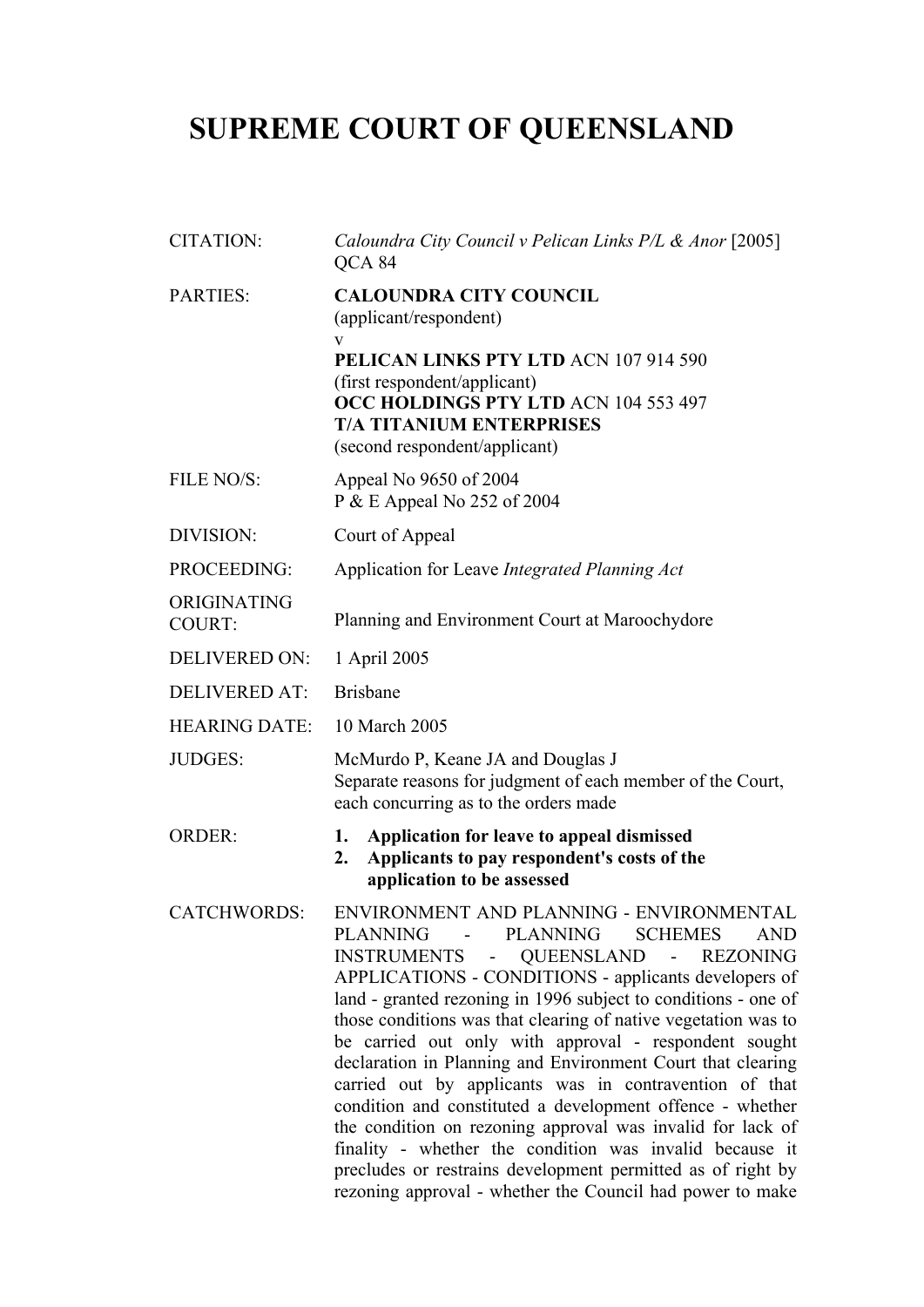condition

|                    | Integrated Planning Act 1997 (Qld)<br>Local Government (Planning and Environment Act) 1990<br>$(Qld)$ , s 4.4, s 4.5<br>Planning and Environment Act 1990 (Qld) |
|--------------------|-----------------------------------------------------------------------------------------------------------------------------------------------------------------|
|                    | Great Western Railway v Bristol Corporation (1918) 87 LJ<br>Ch 414, cited                                                                                       |
|                    | Mison & Ors v Randwick Municipal Council (1991)<br>23 NSWLR 734, considered                                                                                     |
|                    | Ogilvie v Foljambe (1817) 3 Mer 53; 36 ER 21, cited<br>Winn v Director General of National Parks and Wildlife<br>$(2001)$ 130 LGERA 508, considered             |
| <b>COUNSEL:</b>    | D R Gore QC, with T N Trotter, for the applicants<br>P J Lyons QC, with R A I Myers, for the respondent                                                         |
| <b>SOLICITORS:</b> | Connor O'Meara for the applicants<br>Heiner $&$ Doyle (Caloundra) for the respondent                                                                            |

- [1] **McMURDO P:** I agree with Keane JA's reasons for ordering that the application for leave to appeal be dismissed with costs to be assessed.
- [2] **KEANE JA:** The applicants seek leave to appeal pursuant to s 4.1.56 of the *Integrated Planning Act* 1997 (Qld) ("the IPA") from a decision of the Planning and Environment Court ("the primary judge") of 24 September 2004. The primary judge declared that certain land clearing carried out by the applicants on their land on 21 July 2004 constituted a development offence.

## **Background**

- [3] The cleared area was on the western undeveloped part of land described as Lot 65 SP166661. Lot 65 was purchased by the applicants in May 2004. It comprises 157.4 hectares. It was originally part of a larger parcel which the Caloundra City Council ("the Council") resolved on 5 December 1996 to rezone to "Special Residential, Comprehensive Development (now Special Development), Special Facilities (Service Station Shop and Car Wash) and Special Facilities (Golf Course, Licensed Club, Meeting Rooms, Reception Rooms, Restaurant, Night Practice Range, Gymnasium, Tennis Courts and Practice Range)".
- [4] The Council's application to the primary judge proceeded pursuant to s  $4.3.3(1)$ , (4) of the IPA on the footing that the applicants had committed a development offence by the contravention of a condition of the rezoning approval. The condition in question was condition A12, which was in the following terms:

"no clearing of native vegetation is to occur on the subject development site without the prior written approval of Council's Environment Branch. It will be necessary for the applicant and any subsequent owners to make a formal application (including plan) outlining reasons for clearing and identifying the impacts of such clearing".

[5] Lot 65 is covered by Plan of Development No 63, which was prepared pursuant to condition C2 of the rezoning approval and was issued in 1997. The different zones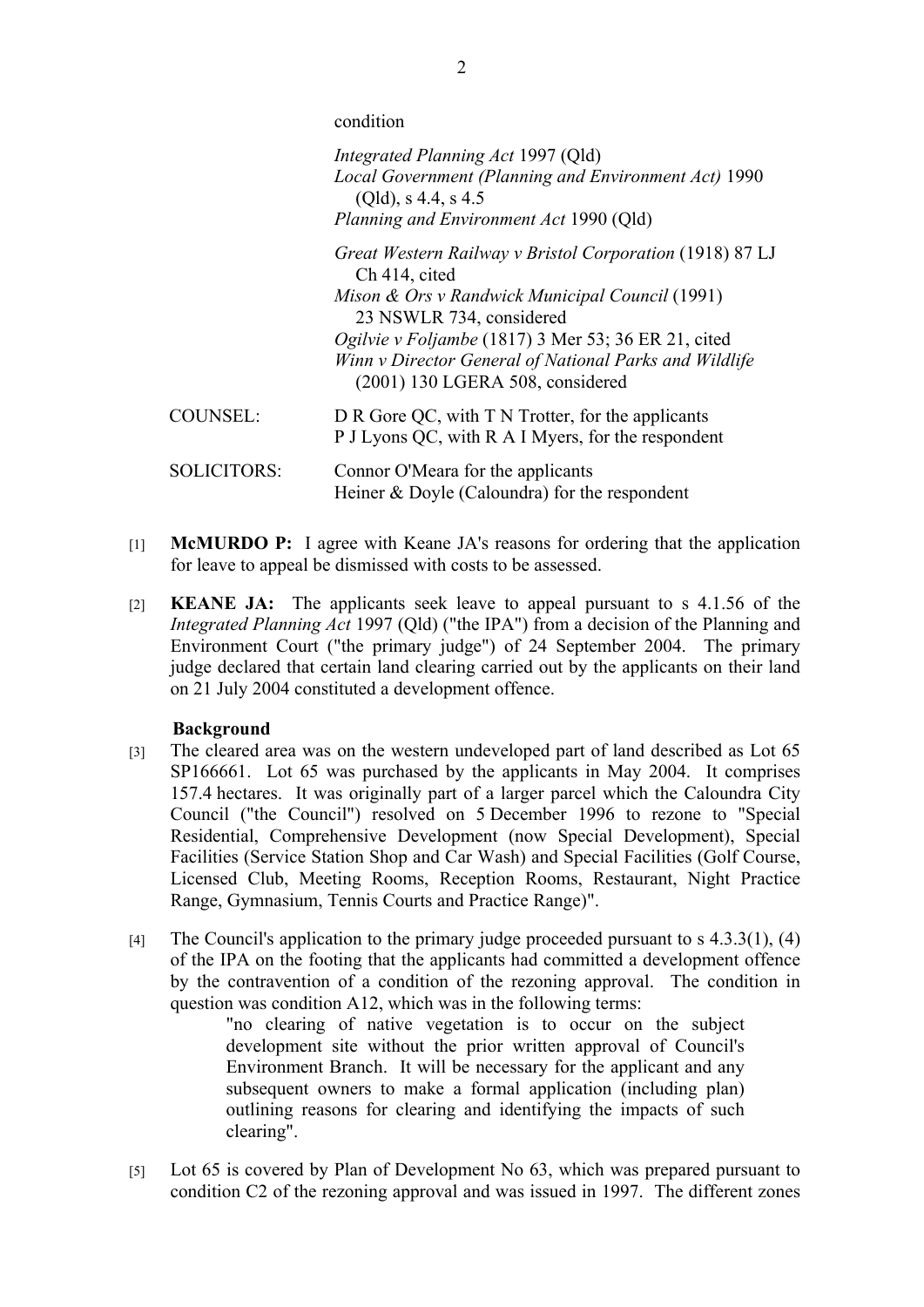referred to above applied to different parts of the original parcel, and that part which has since been subdivided as Lot 65 is zoned Special Facilities "Golf Course, Licensed Club, Meeting Rooms, Reception Rooms, Restaurant, Night Practice Range, Gymnasium, Tennis Courts and Practice Range". Lot 65 has been (in part) developed as an 18 hole golf course with facilities.

- [6] The applicants' defence to the Council's application was that condition A12 was invalid.
- [7] Mr Tamblyn, a consulting engineer, whose evidence was unchallenged, said that prior to April 1995, a major clearing of most of the area the subject of the 1996 rezoning decision had been effected by the original owner so that the only areas of vegetation which remained were kept by the original owner for their environmental and aesthetic value, and for buffering and site management purposes.

## **The issues**

- [8] The applicants contend that condition A12 is invalid on grounds which they summarize as:
	- (a) the finality principle point;
	- (b) the as of right point;
	- (c) the legislative power point.
- [9] Each of these points depends on the contention that condition A12 was fundamental to the rezoning approval, in the sense that the restriction on clearing imposed by the condition was apt to suspend, or detract from, the rights conferred by the rezoning approval. In aid of this argument, the applicants contend that the learned primary judge erred in taking into account the fact that development had taken place subsequent to the rezoning approval in 1996 in order to reject the applicants' fundamental proposition. The applicants say that the course of development is irrelevant to the proper construction of the terms of the rezoning approval; and that reference by his Honour to the evidence as to the state of the land at the time of the granting of the rezoning approval was impermissible as an aid to the proper construction of condition A12.
- [10] The applicants contend, by way of a further and alternative argument, that, even if reference to the physical state of the land at the time of the rezoning was permissible, nevertheless the primary judge's decision was erroneous in concluding that condition A12 can be saved on the footing that it was merely "ancillary" to the rezoning approval.
- [11] These contentions were fully developed in argument; and the Court reserved its decision on the question whether leave to appeal should be granted.

## **The arguments of the parties**

[12] The applicants contend that condition A12 "on its face, ... has the potential to preclude any development without the prior written approval to which it refers". They argue that this condition could, by a later decision made under it, rob the rezoning approval of its fundamental or substantial operation because that which was contemplated by way of development under the rezoning approval might, by the exercise of a discretion reposed in the Council's environment branch, alter the proposed development in a fundamental way. In this way, so the argument goes, it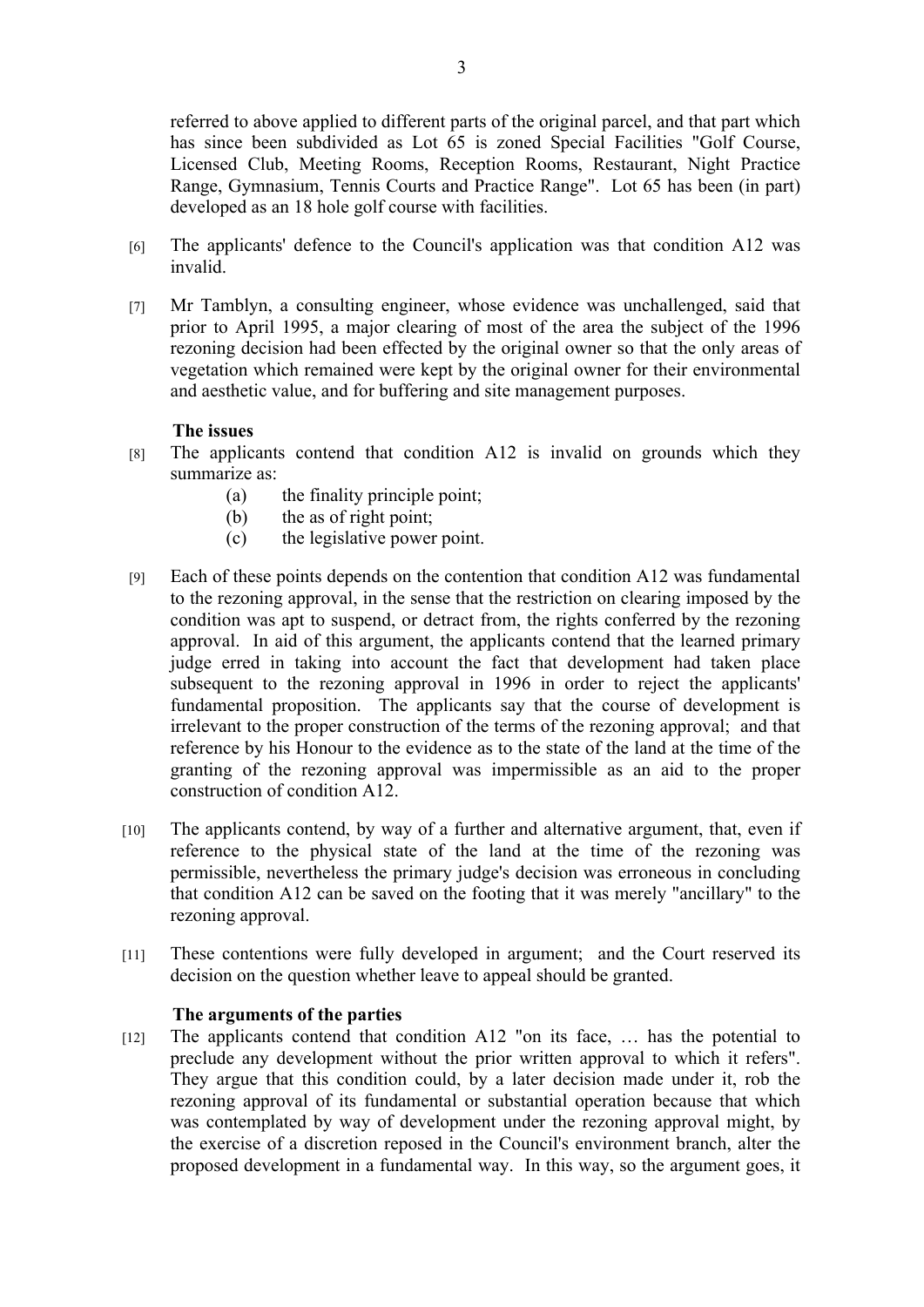infringes the finality principle, as that principle has been elaborated in the authorities.<sup>1</sup>

- [13] In relation to the as of right point, the applicants' contention is that condition A12 is so wide on its face, that it may preclude or restrain development permitted as of right by the rezoning approval.<sup>2</sup>
- [14] The legislative power point has the same underlying basis as the preceding points, with the further contention in relation to this point being that the primary judge was wrong to regard condition A12 as relating to the "administration" of the planning scheme, rather than to its "substance". The applicants' contention is that condition A12 was concerned, not with "administration", but with the substance of the rights conferred upon the applicants by the rezoning.<sup>3</sup>
- [15] It can be seen that the applicants' arguments express, in different ways, the consequences of their primary contention; which is that the restrictions imposed by condition A12 were void because they were apt to suspend, or detract from, the use rights conferred by the rezoning approval.
- [16] It may be noted that the consequences of accepting the applicants' contention would seem to be that the whole scheme effected by the rezoning approval is void; and indeed, that it has been void from its inception.<sup>4</sup> The applicants suggest that this startling conclusion may be avoided by the severance of condition A12 from the balance of the rezoning approval.<sup>5</sup> Further, they also submit that, even if severance is not possible, and the whole rezoning approval is and has always been void, it remains the case that they cannot be guilty of the development offence in question. The equanimity of the applicants in the face of the invalidity of the whole scheme may be explicable because the development originally effected on Lot 65, under the rezoning approval, has largely been completed. A return to the status quo ante may well be unthinkable from the Council's point of view.
- [17] However that may be, the applicants argue that the consequences of the application of the legal principles on which they rely (if those consequences cannot be avoided by a process of severance) are not to be denied in order to avoid inconvenience, even inconvenience on a grand scale. This approach may be correct, but it does mean that the arguments which lead to such an outcome must be considered with circumspection.
- [18] The arguments developed in this Court have undergone some refinement since the proceedings before the primary judge. Stripped to its essentials the applicants' first argument is that condition A12 is apt, potentially at least, to suspend or preclude the exercise of the land use rights conferred by the rezoning approval. This is said to be

<sup>1</sup> The applicants relied in particular upon *Mison & Ors v Randwick Municipal Council* (1991) 23 NSWLR 734 at 739 - 740, *Mt Marrow Blue Metal Quarries Pty Ltd v Moreton Shire Council* [1996] 1 Qd R 347 at 352, *McBain v Clifton Shire Council* [1996] 2 Qd R 493 at 496 - 497, *Scott v Wollongong City Council* (1992) 75 LGRA 112 at 116 - 119.

<sup>&</sup>lt;sup>2</sup> Cf *Transcontinental Development Pty Ltd v Pine Rivers Shire Council* (1969) 25 LGRA 7 at 12.<br>Cf Connors Bty Ltd v Mulgrave Shire Council [1988] 2 Od P 295 at 402, 402, Kuikangy M

<sup>3</sup> Cf *Concore Pty Ltd v Mulgrave Shire Council* [1988] 2 Qd R 395 at 402, 403, *Kwiksnax Mobile Industrial and General Caterers Pty Ltd v Logan City Council* [1994] 1 Qd R 291 at 297.

<sup>4</sup> See *Mison & Ors v Randwick Municipal Council* (1991) 23 NSWLR 734 at 739, *Winn v Director General of National Parks and Wildlife* (2001) 130 LGERA 508 at 533 [125], 547 [214] - [215]. Cf *Mt Marrow Blue Metal Quarries Pty Ltd v Moreton Shire Council* [1996] 1 Qd R 347 at 352.

<sup>5</sup> *McBain v Clifton Shire Council* [1996] 2 Qd R 493 at 496 - 497.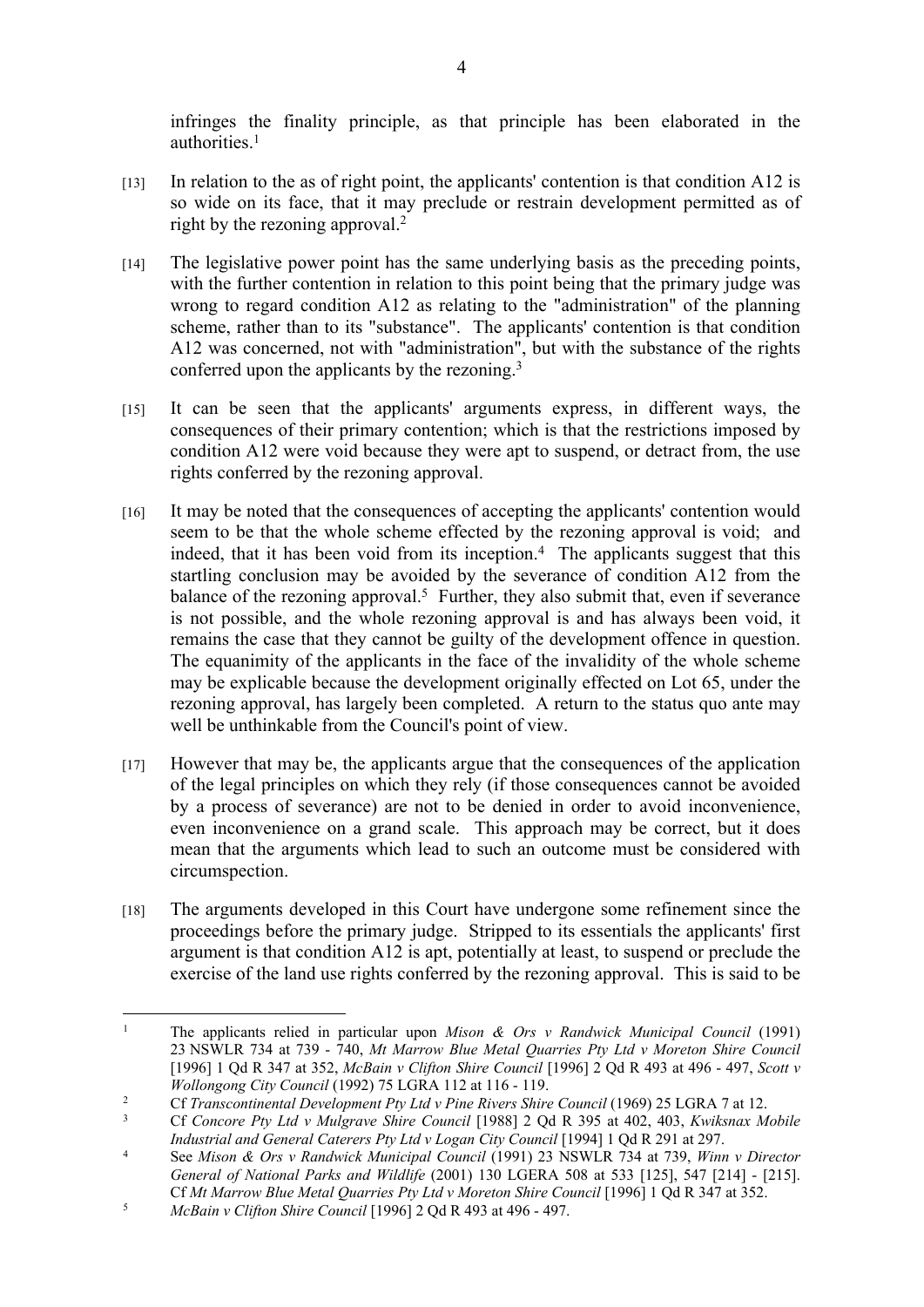because condition A12 was, by reason of the width of its terms, understood without reference to the physical state of the site when the rezoning approval was granted, apt to prevent completely the use of the land permitted by the rezoning in the form proposed at the time of the rezoning approval. The applicants' alternative argument is that, even if regard may lawfully be had to the state of land as at the time of the rezoning approval, condition A12 was still void because of its potential to affect the use of Lot 65 in the future for some of the possible forms of use permitted by its zoning. It is possible, so the argument goes, that any one of the possible forms of permitted use might require the removal of native vegetation, including regrowth from earlier lawful clearing. If condition A12 means that any one or more of the possible forms of use in accordance with the zoning at any time in the future might be confronted by the restriction on clearing in condition A12, then the condition must be void because it is apt to deny the use of the land permitted by the rezoning. I shall consider these arguments in turn.

- [19] As to the applicants' first argument, the respondent points out that, when condition A12 restricted the clearing of native vegetation on the "subject development site" as a condition of the rezoning in 1996, it was speaking of the site as it was when that rezoning approval was granted. In this regard, the uncontradicted evidence shows that the site had been cleared of vegetation to the extent necessary to facilitate the development effected pursuant to the rezoning approval and Plan of Development No 63. As a result, the force of the applicants' arguments, that condition A12 might be relied upon to subject the rights conferred by the rezoning approval to a further decision of the Council's environment branch (the finality point) or to stymie such development altogether (the as of right point), largely disappears. Equally, the legislative power point would fail because condition A12 could not affect the development then proposed at all. The restrictions imposed by condition A12 were irrelevant to the actual exercise of the rights of development conferred by the rezoning and Plan of Development No 63 because there was no native vegetation on those parts of the site where development was contemplated. There was, accordingly, no conflict between the of use rights conferred by the rezoning and the restriction on the removal of native vegetation.
- [20] The applicants' first argument must fail, in my opinion, because it was, in fact, plainly possible for the development proposed at the time of rezoning to proceed unaffected by the restriction in condition A12.
- [21] The argument of the respondent, at least as it was put in this Court, is not that the course of development can be relied upon as an aid to the true construction of the planning scheme. The relevance of the state of the land is to identify the subject matter of condition A12. The relevance of the fact that the development has been carried out since 1996 without a consent to the clearing of native vegetation is not as an aid in the proper construction of the planning scheme; but as confirmation that, because there was no native vegetation in the way of the development contemplated by the rezoning approval and Plan of Development No 63, the operation of the restriction contained in condition A12 was not apt to impede the exercise, or detract from the enjoyment, of the use rights conferred by the rezoning approval and the associated plan of development. In this regard, the respondent points out that there is no evidence that any further approval was sought or obtained to enable the golf course development to proceed as it did.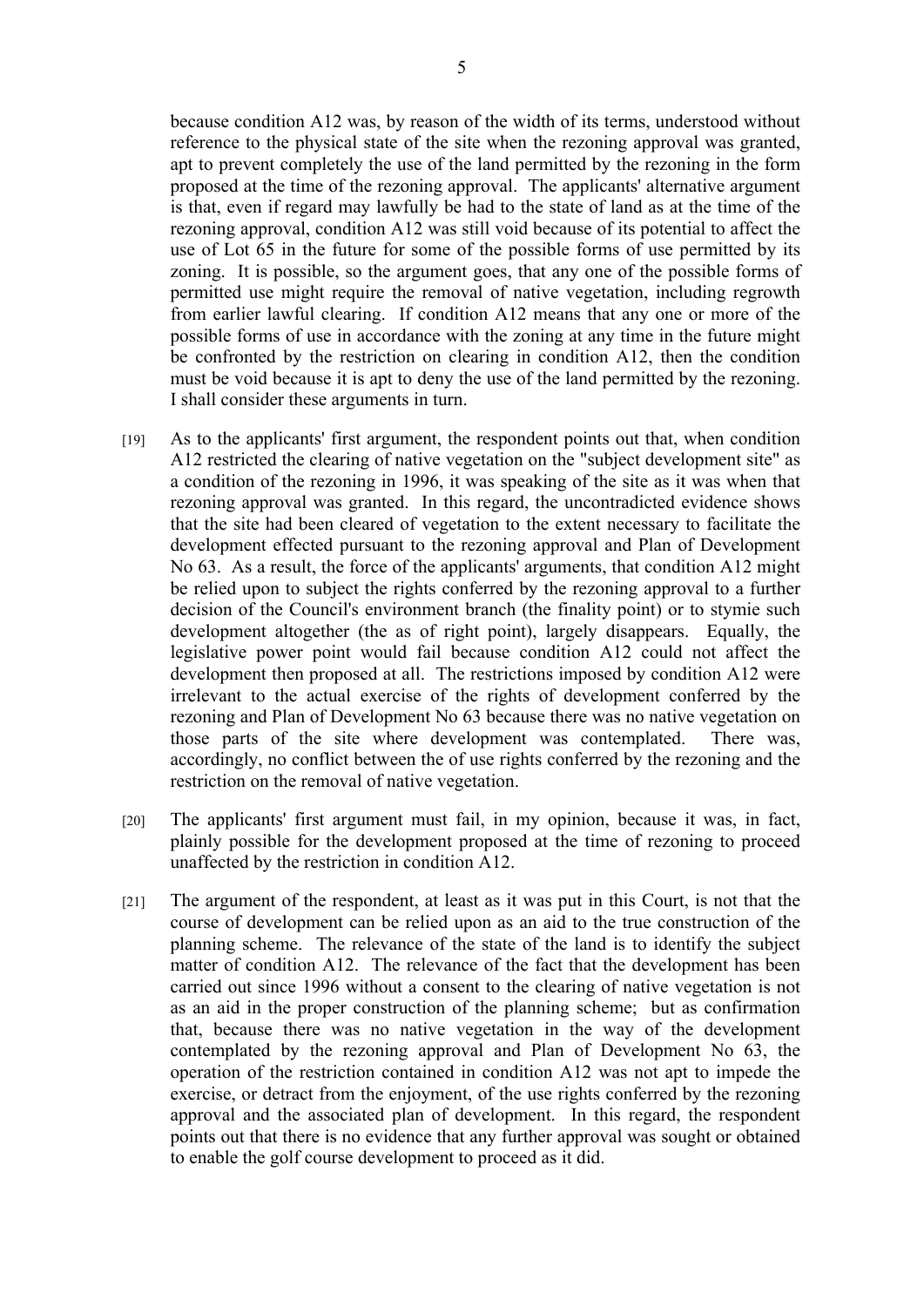- [22] As to the relevance of the evidence of the physical state of the land and the course of development, it would be remarkable, in point of principle, if an understanding of the operation of the rezoning approval, subject to condition A12, could not be informed by reference to an appreciation of the physical state of the land at the time the rezoning approval was granted and the plan of development prepared and issued. The impact of the activities contemplated by a proposal for rezoning could not begin to be understood, much less assessed by a planning authority,<sup>6</sup> without an appreciation of the physical realities of the land sought to be rezoned. This understanding of the relevance of the physical reality to a proper understanding of the operation of planning instruments seems to accord with the approach taken in *Mison & Ors v Randwick Municipal Council*. 7
- [23] Further, it would be contrary to long standing authority, to the effect that a written instrument which deals with rights and duties in relation to each unique plot of land must be connected with the physical reality, to deny recourse to evidence which establishes that physical reality. Extrinsic evidence has always been regarded as admissible to identify the plot of land of which the instrument speaks. Thus Lord Wrenbury said in *Great Western Railway v Bristol Corporation*: 8

"A contract for sale of Blackacre is unmeaning until you know by evidence what the name Blackacre conveys."

[24] Similarly in *Ogilvie v Foljambe*,<sup>9</sup> the parties agreed upon the sale of "Mr Ogilvie's house"; and evidence was admitted to identify the house. Sir William Grant MR said:

> "The subject matter of the agreement is left, indeed, to be ascertained by extrinsic evidence; and, for that purpose, such evidence may be received. The Defendant speaks of 'Mr Ogilvie's house', and agrees 'to give £14,000, for *the premises*'; and parol evidence has always been admitted, in such a case, to shew to what house, and to what premises, the treaty related."

- [25] So in this case, reference to extrinsic evidence enables one to identify the native vegetation which is referred to in condition A12.<sup>10</sup> That condition imposed a restriction in relation to the native vegetation which was on the site at the date of the rezoning approval. It may also be the case that it imposed a restriction on the removal of future regrowth upon areas which had been cleared as at 1996; but it is not necessary to resolve that issue because it is clear that the vegetation removed by the applicants was not regrowth on land cleared in 1996.<sup>11</sup>
- [26] The applicants sought to support their argument as to the irrelevance and inadmissibility of evidence of the physical condition of the site at the time of the rezoning by reference to the decision of the New South Wales Court of Appeal in Winn v Director General of National Parks and Wildlife.<sup>12</sup> In that case it was held that a development consent should be construed by reference to the terms in which

<sup>6</sup> See esp *Local Government (Planning and Environment) Act* 1990 s 4.4(3)(f) which obliged the local government to assess "the impact of the proposal on the environment".

<sup>7</sup> (1991) 23 NSWLR 734 at 740.

<sup>8</sup> (1918) 87 LJ Ch 414.

 $\mathbf{Q}$ (1817) 3 Mer 53, 61; 36 ER 21, 24.

<sup>10</sup> See also *Codelfa Construction Pty Ltd v State Rail Authority of New South Wales* (1982) 149 CLR 337.

<sup>&</sup>lt;sup>11</sup> Cf reasons for judgment [35].<br>
<sup>12</sup> (2001) <sup>120</sup> LGER A 508 asp a

<sup>12</sup> (2001) 130 LGERA 508 esp at 513 [3] - [5], 544 - 545 [199].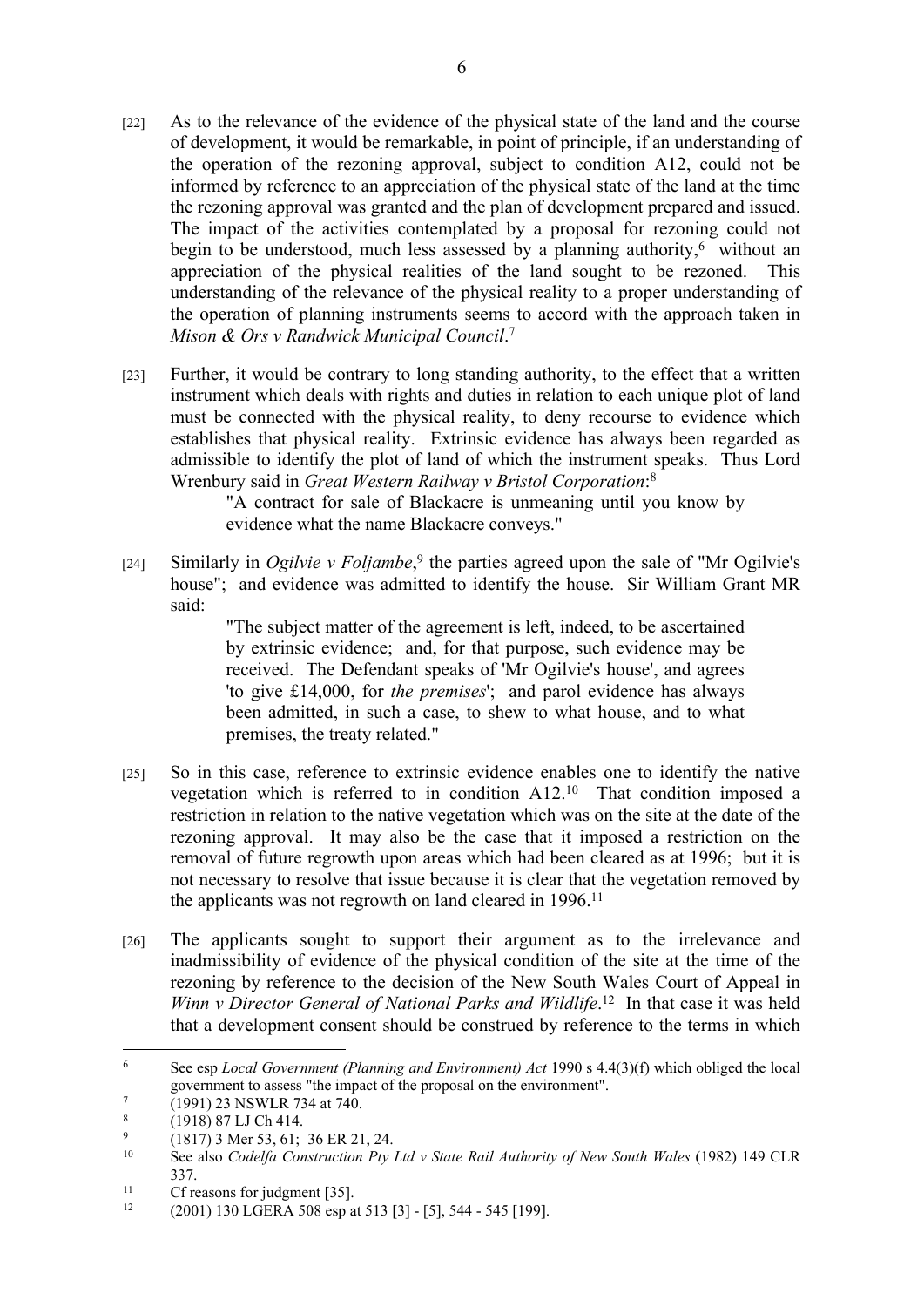the consent is expressed, and not by reference to documents accompanying the application for the consent unless those documents are incorporated expressly or by necessary implication. This case is not concerned with such a question. Here one is concerned to identify the subject matter of a condition of the rezoning approval.

- [27] Once the physical reality of the land which was the subject of the rezoning approval is understood in the light of the evidence of Mr Tamblyn, which his Honour clearly accepted, it seems to me that there was no possibility that the substantive rights of use of the land granted by the rezoning approval and the plan of development contemplated thereby might be entirely defeated by condition A12 or postponed or restricted by a decision by the Environment Branch of the Council.
- [28] It is necessary then to turn to a consideration of the applicants' alternative contention, which was that, even if regard is had to the physical state of the land at the time of the rezoning, the potential of condition A12 to suspend, or detract from the use of the site in the future, for example when regrowth had occurred, meant that it was void by reason of one or more of the points relating to finality, as of right use, and the legislative administrative dichotomy.
- $[29]$  On the view I take of condition A12, as a condition of the rezoning approval, this argument must be rejected. Condition A12 simply says that to the extent that the applicants, or any other owner of the land, might seek to exercise the use rights conferred by the rezoning of the land in a way which involves the clearing of native vegetation, a further consent must be obtained. To say that is simply not to say that the land may not be used for the purposes for which it was rezoned at the end of 1996, or that its use for such purposes is subject to some further decision by the Council's Environment Branch. To say that a particular development may not be able to proceed because of the necessity to clear native vegetation is a far cry from saying the land may not be used for the purposes for which it has been zoned, or that the zoning is apt to be denied its intended effect.
- [30] The applicants' alternative argument depends upon acceptance of the proposition that a condition of a rezoning will be void if it, actually or potentially, places limits or restrictions upon the particular exercise of uses permitted by the rezoning.
- [31] Under the *Local Government (Planning and Environment) Act* 1990 (Qld), a local authority which had assessed an application for the amendment of a planning scheme by the rezoning of land pursuant to s 4.4 was authorized by s  $4.4(5)(b)$  to "approve the application, subject to conditions". By virtue of s 4.4(13) the conditions so imposed were said to "attach to the land and [to be] binding on successors in title". Under s 4.5(6) the Governor-in-Council was authorized either to approve the amendment of the planning scheme or to refuse to approve the amendment of the planning scheme. The applicants argue that the absence of a power in the Governor-in-Council to impose its own conditions or to alter the conditions to which the local authority's approval of the application is subject is indicative of a legislative intention that these conditions must be subordinated to the use rights created upon the approval by the Governor-in-Council of the application to alter the rezoning of the land.
- [32] The text of the legislation affords no support for such an argument; and not surprisingly there is no support in authority for this view of the legislation. Restrictions, imposed by way of condition on the manner in which land zoned for a